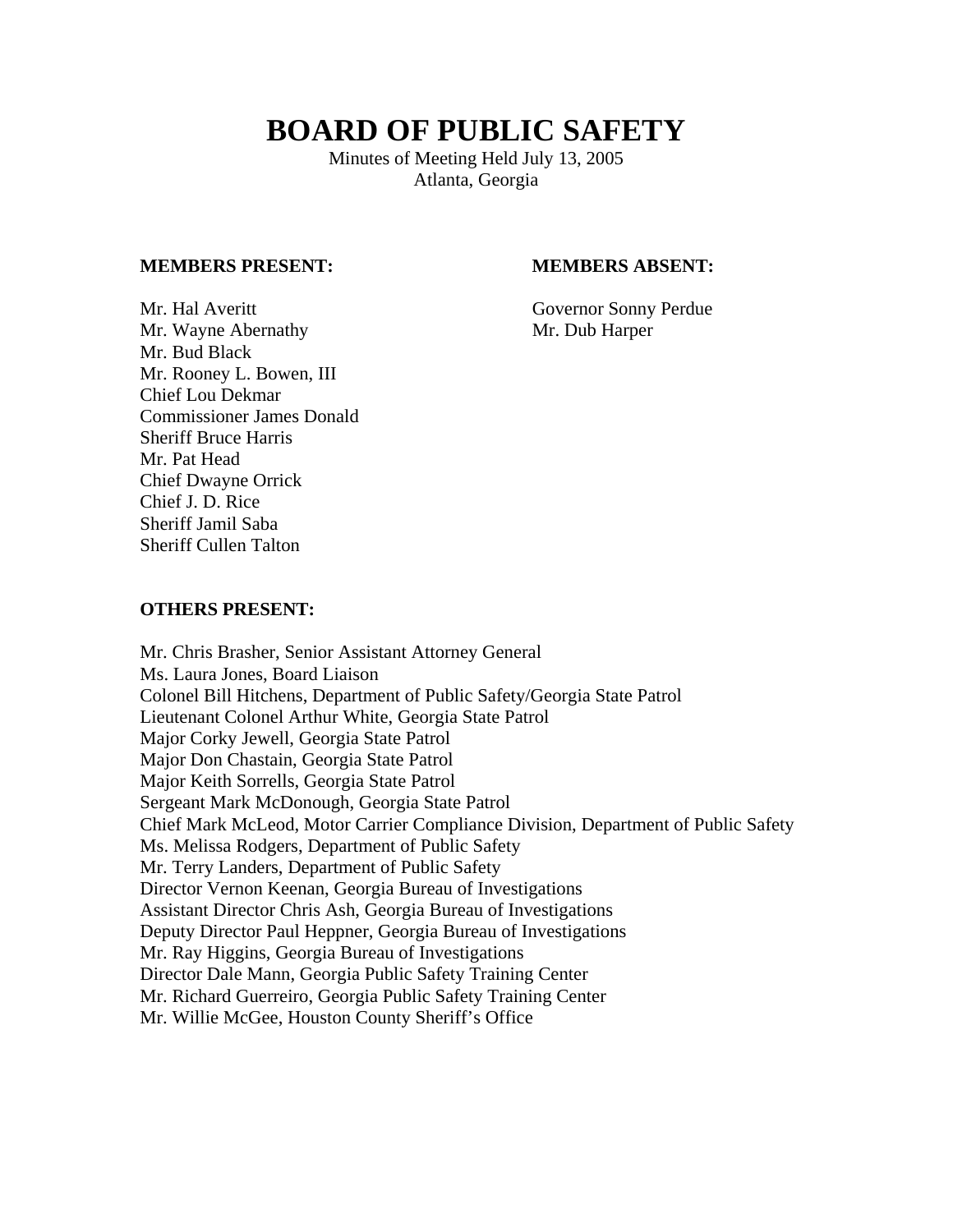Vice-Chairman James Donald called the meeting to order welcoming everyone to the July Board meeting. He called on everyone to be introduced, asking each person to state his/her name and agency.

Vice-Chairman Donald called for approval of the June Minutes, which was motioned by Mr. Wayne Abernathy, seconded by Sheriff Cullen Talton, and voted approval by the Board members.

# **DIRECTORS REPORTS**

Colonel Bill Hitchens, Department of Public Safety/Georgia State Patrol, began his report with a powerpoint presentation. He started off with reporting on the staffing numbers. With 28 graduates from the Trooper School, there are 787 filled positions; out of the 953 authorized positions, there are 166 vacancies. The Motor Carrier Compliance Division is authorized with 341 positions, of which 278 are filled, leaving 63 positions that are vacant. Out of the Capitol Police section, there are 36 positions, with 18 filled; also, there is an excess of 100 contract employees, who provide security through all the buildings on Capitol Hill. Colonel Hitchens, upon a question of how the transition had been with taking on Capitol Police, responded that the few problems had been dealt with in a fair manner. In response to a question concerning agency vacancies, Colonel Hitchens responded that the positions were authorized at one time, but through budget reductions, the vacant positions are unfunded.

Colonel Hitchens went on to state that with the Trooper Schools, the agency has to have special funding. Last year, the General Assembly approved two Trooper Schools in the forthcoming year; allocating about \$3 million for the schools. With the upcoming school beginning in August, over 100 people applied. About 30% did not pass in physical fitness, and, lost about 30% during psychological evaluations. This time it is has been unsuccessful in coming up with 50 candidates who meet all the criteria. Also, when comparing what local agencies are paying and the benefits they offer, State Patrol cannot compete, particularly with agencies in the metro area. As an example, a State Patrol employee, with 14 years of service, left to work for a metro agency. Upon beginning with the metro agency, the employee got a \$5,000 pay raise; in eighteen months, he will get an additional \$5,000 pay raise. The employee will be able to retire one year sooner under the metro agency with making 80% of his salary; compared to staying with State Patrol, working one extra year before retiring with 68%.

With discussing salaries, Colonel Hitchens responded to a question concerning compression of salary; that troopers with nine/ten years experience are paid just a little bit more than a TFC. In response, Colonel Hitchens stated the agency is looking at four options, those options being discussed with Governor Perdue. Colonel Hitchens further stated that a study had been done, and, he pointed out that the agency's entry salary was very competitive with other states. But at the 5-year, 10-year, or 20-year service levels, Georgia's State Patrol falls way behind other states, because there are no pay raises on those levels. By way of describing, when Zell Miller was Governor, he implemented a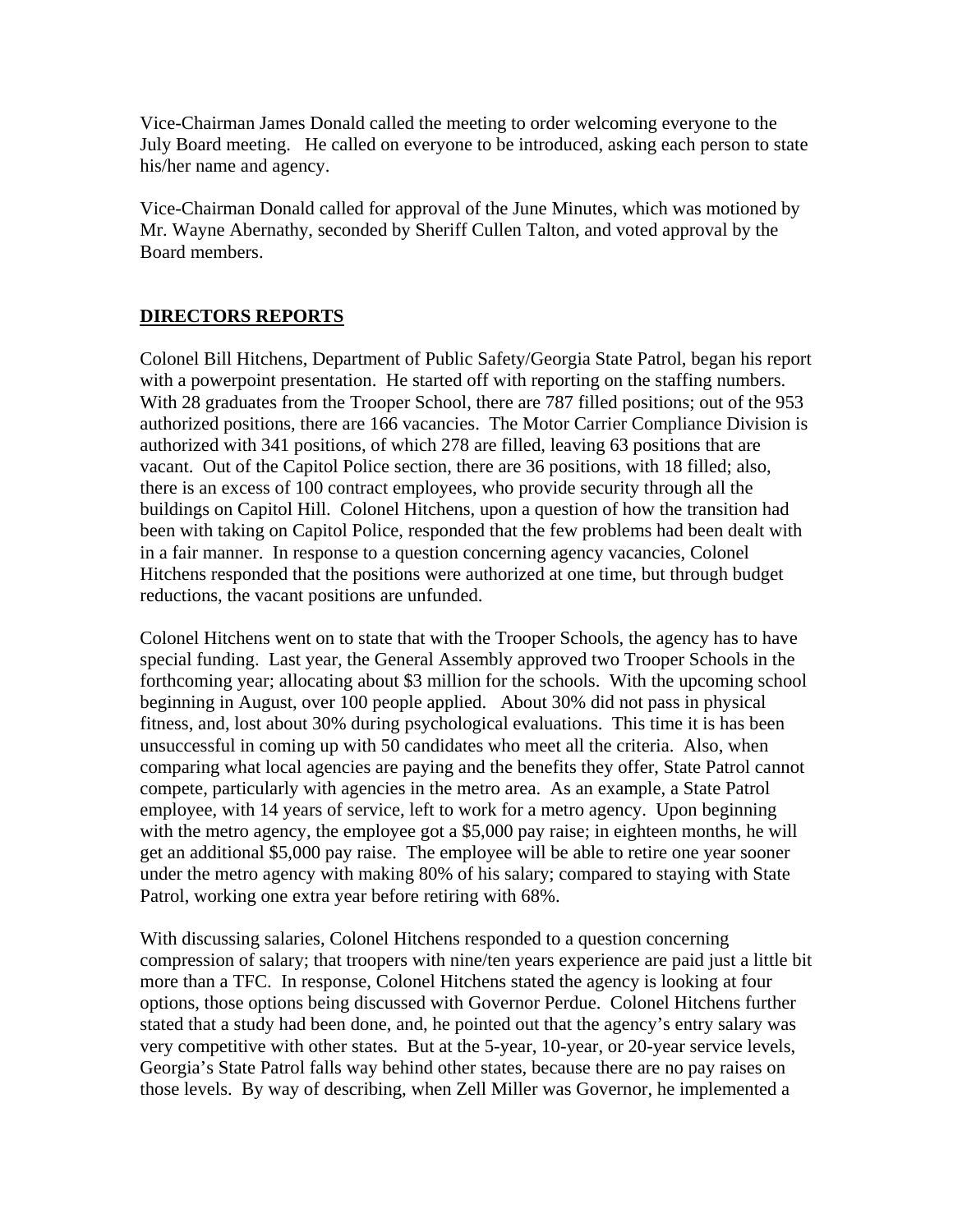system of simply rewarding people for doing a good job. Under "exceeds," the employee received a certain amount; under "met", the employee got a certain amount; and if the employee did not meet the criteria, there was no pay raise. Because of budget constraints, that system was tabeled. Now, upon someone entering the State Patrol, the starting salary pretty much stays the same. The troopers, who will graduate this week, will make about \$1,000 to \$2,000 less than someone who has been working six or seven years with State Patrol.

Colonel Hitchens addressed a question of whether there was support of 75/25. In response, Colonel stated that a study has been done concerning retirement of law enforcement groups; one group would involve the State Patrol, GBI, and DNR employees. The study is that after 25 years of state service, the retiree could draw 75% retirement salary. However, the remaining state employees have to work 34 years to get 68%. Colonel Hitchens stated it is something the House Retirement Committee is looking at.

In continuing on with the numbers, Colonel Hitchens pointed out that the agency is authorized with 247 Administrative positions, with 268 filled positions; utilizing 21 more than authorized. The funding for those 21 positions came from the money for vacant trooper positions and vacant radio operator positions. Colonel Hitchens indicated the agency will fill in some of the post secretary positions around the state; also putting secretaries for administrative help in the SCRT program. Overall, the department is authorized with a count of 1,830; 1,532 filled positions with right at 300 vacant positions.

In continuing with his report, Colonel Hitchens presented the next powerpoint slide reflecting creation of the Motor Carrier Compliance Division. O.C.G.A. § 35-2-100 describes the creation and establishment of a division to be known as the Motor Carrier Compliance Division, the members of which shall be known and designated as law enforcement officers. The MCCD was established on July  $1<sup>st</sup>$  and currently consists of 278 Compliance Officers and 36 Administrative Employees. This represents 314 filled positions, with an additional 64 authorized positions but unfilled. Each sworn Compliance Officer is not issued a vehicle; in some cases, vehicles are provided at locations, such as Weigh Stations, to be used as necessary by assigned personnel. 187 vehicles were provided in the budget transfer from Department of Motor Vehicle Safety. Sixty-six of these vehicles will reach 135,000 miles around fiscal year 2006. Funding is currently available to replace only nine of these vehicles. In order to achieve a 5-year replacement cycle, 37 MCC vehicles need to be placed each year. For FY 2006, this will require an additional appropriation of \$586,955. Additional funding needed for fleet replacement for department motor vehicles includes \$2.4 million for Field Operations; \$586,955 for Motor Carrier Compliance; and \$42,000 for Capitol Police. To achieve that, if keeping Fleet as is, and with the current numbers, and with a 5-year replacement system, the cost would be \$5.7 million per year. There are just enough vehicles for the Trooper School that is graduating this week. State Patrol is repairing vehicles as fast as they can; trying to make ends meet; there are a lot of vehicles reaching the 135,000 mile limit.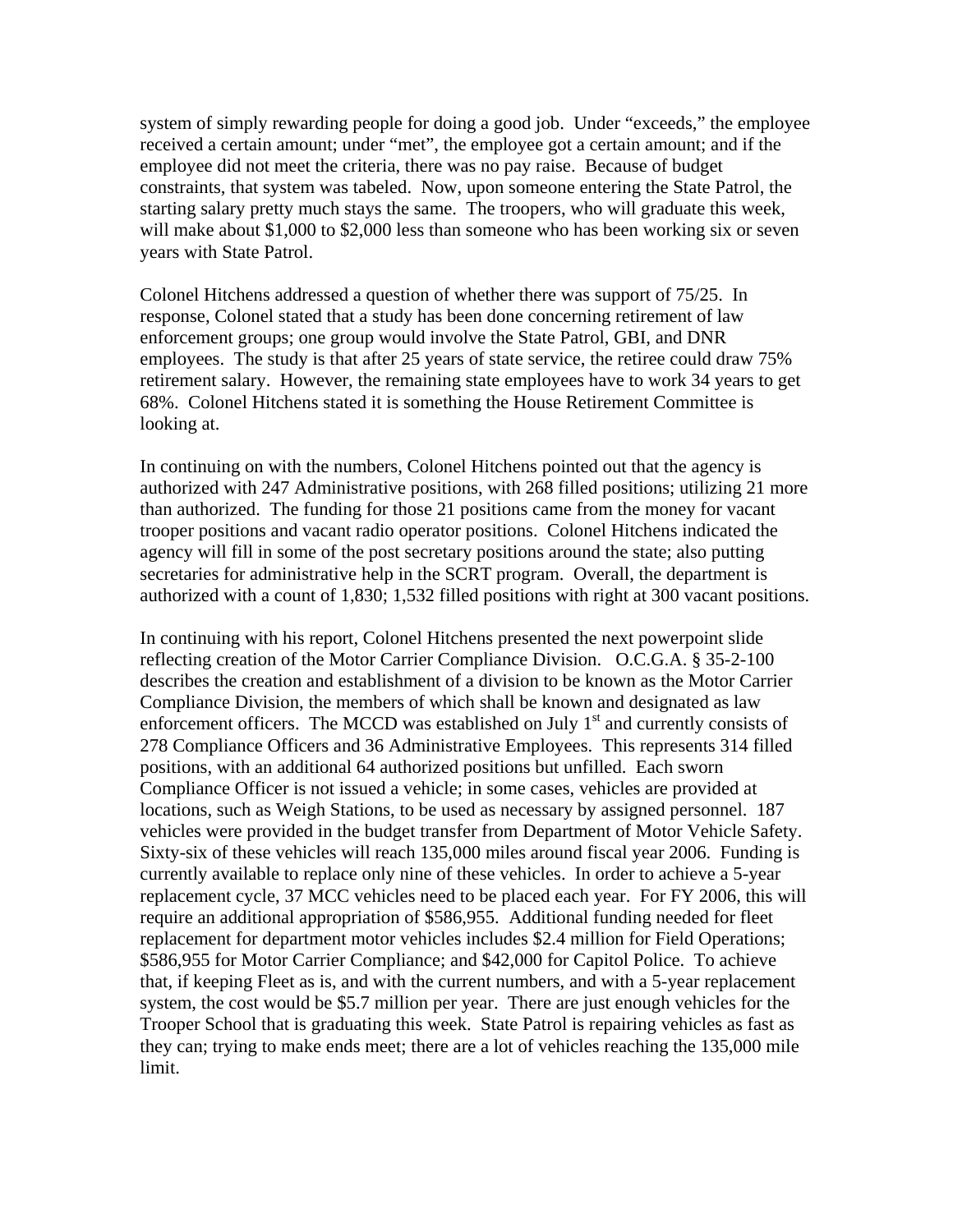Colonel Hitchens showed a slide reflecting recurring annual funding based on replacing 270 vehicles. The proposed budget transfer from DMVS to Public Safety for FY 2006 is a \$16 million budget. \$6.3 million is appropriated and \$6.3 million is anticipated. Permits, for overweight vehicles, are appropriated \$7.1 million and \$5.8 million anticipated. According to gathered information, DMVS has never been able to collect the \$7.1 million. At best, it is anticipated that it would be a collection of \$5.8 million. Office of Planning and Budget has given as much as \$1 million to cover this shortfall. Under Federal Grant Funds, \$6.2 million is appropriated and \$4.8 million is anticipated. The \$4.8 million represents the maximum amount of available grant funds. Staff members are working diligently to do everything to maximize what can be obtained under federal grants. With another slide, a chart showed a comparison of appropriated versus anticipated State Funds, Permits/Others, and Federal Funds. Critical Factors to pay attention to are Permits/Other funding as projected, which may vary; second, the agency is striving to obtain maximum funding from federal grants, and if not obtained, a shortfall in the Motor Carrier budget will occur.

In response to a question of where are the Motor Carrier Compliance collections of violations placed, Chief Mark McLeod responded that monies collected for the overweight assessment go to the General Funds; other monies from uniform citations, such as oversize, overlength, and overwidth, go to the county or the city or the local jurisdiction. Also, Chief McLeod explained Motor Carrier Compliance officers have full arrest powers, however, they assume the commercial motor vehicle safety violations. One question raised was if the Motor Carrier Compliance Division would integrate with State Patrol. Colonel Hitchens responded that in situations that would require significant manpower, he would use both MCC personnel and State Patrol personnel in those areas needed to allow normal operations to continue without interruption.

Colonel Hitchens brought to the attention of the Board members that the Eleventh Circuit Court of Appeals rendered a decision involving P.I.T. maneuver. Because Colonel Hitchens is working on being in compliance with the court decision, he requested a State Patrol subcommittee meeting be held to discuss the revised policy.

Director Vernon Keenan, Georgia Bureau of Investigation, prefaced his report with stating that outsourcing is working successfully for the State Crime Laboratory. He then stated that he mainly wanted to report on the Georgia Crime Information Center. GCIC is the sole source provider of criminal history record information to every law enforcement agency in the state. Director Keenan called on Deputy Director Paul Heppner to make a short presentation to the Board about initiatives that GCIC are taking to improve the quality of delivery of service to law enforcement community.

Deputy Director Heppner stood before the Board to give an overview of three key pieces to the future of criminal justice information system networking. First of all, GCIC is converting the network in to the modern age. Looking at one customer group, that being the Sheriffs, there are 97 offices converted, with 23 scheduled for conversion and 24 to be contacted about scheduling conversion. Second, the new message switch project is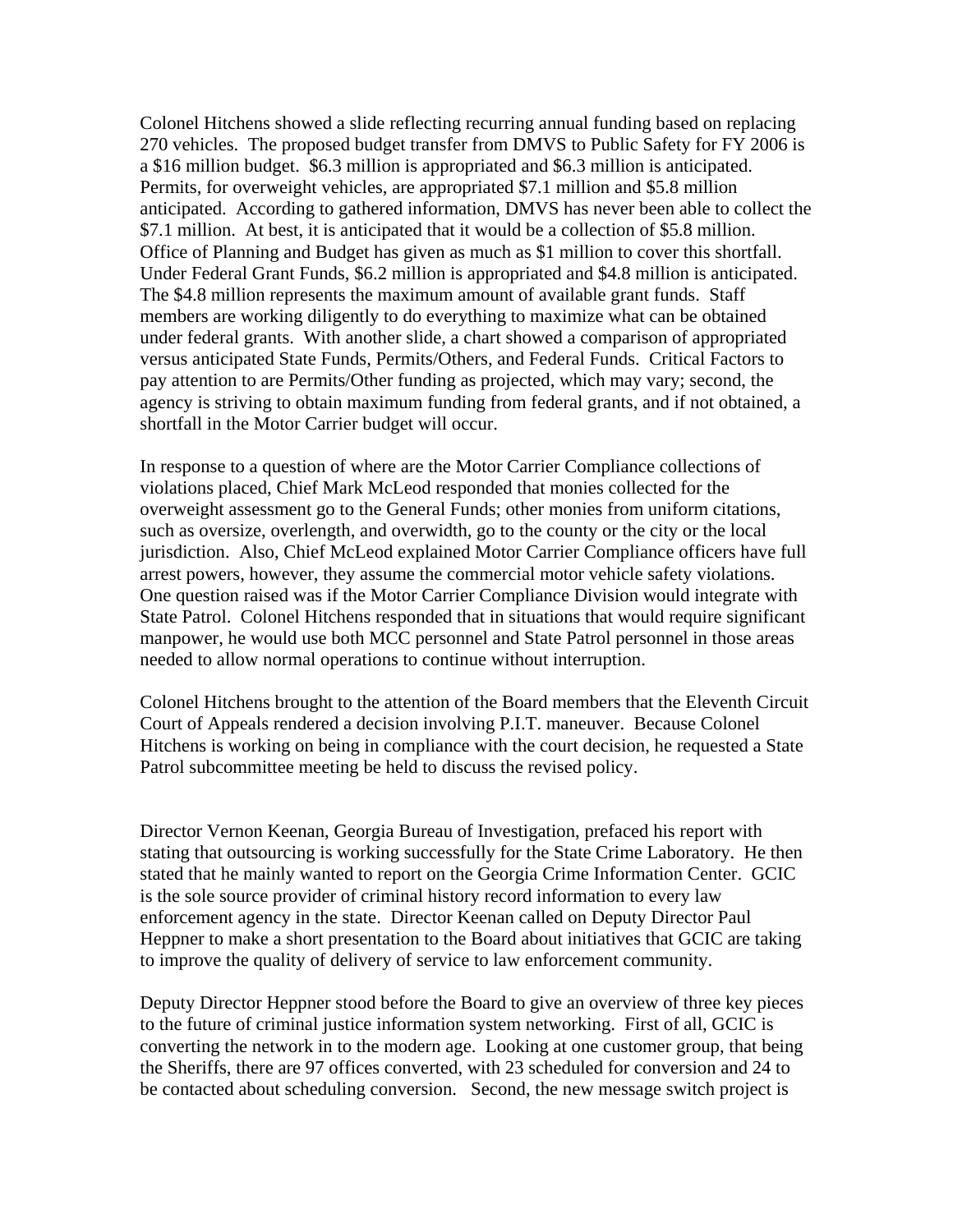making good progress. A contract has been signed with UNISYS, which will put in an excellent message switch for GCIC. This switch will go in the spring of 2006. The final prong, the Request for Proposal has been completed for bids to replace the antiquated criminal history system. Deputy Director Heppner stated the RFP has been announced and the bid process will begin.

At this time, Director Keenan stood to brag on Deputy Director Heppner, stating that he and his staff are experts in developing contracts; the way proposals for bids are done and the way they issue their contracts are iron clad. There are no surprises; and GCIC and GBI have not been caught on the short end of any bid processes.

Deputy Director Heppner responded to a question of the message switch, that being hardware and software that allows messages be sent back and forth, and allows sending images to be sent back and forth, as well as communicating with other states and with the FBI. Updating the message switch may take place in spring of 2006. As for replacing the criminal history system, Deputy Director Heppner stated that may be operational in first part of 2007. The design of the future criminal history check will integrate every possible link to other agencies, in order to be able to do one-stop shopping.

Dale Mann, Director of Georgia Public Safety Training Center, stood before the Board saying he only had three things. First, Director Mann reported that Mr. Bob Buffington is taking a medical retirement. By way of description, Mr. Buffington served in Vietnam, coming back in good physical shape, and then starting as a police officer with City of Atlanta. While in the line of duty, Mr. Buffington was shot in the stomach, wherein a inferior vena cava was severed. Since that time, he has had to wear medical hose to keep blood from pooling to his lower extremities. However, now the doctors have insisted that Mr. Buffington retire. As a result of that, Director Mann has decided to put Mr. Butch Beach in the position of Director of Police Academy. In turn, Mr. Bob Wilson will replace Mr. Beach. Chief Lou Dekmar made the motion that a Resolution be prepared to recognize the service of Mr. Bob Buffington; Mr. Wayne Abernathy seconded said motion and the Board members unanimously voted approval.

Second, Director Mann brought to the Board a request to approve for the Training Center join the Georgia Mutual Aid Resource Pact. Director Mann stated that it is important to join as an official member; that it requires an official Resolution from the Board of Public Safety to join the group. By way of explanation, Chief Rice stated that this is a group of fire departments around the state; upon joining, information on members is placed in a database. Chief Rice explained that if there are ever situations in a jurisdiction that overwhelms a particular fire department, whatever the disaster may be, resources are pooled around the state and response is immediate. Mr. Hal Averitt made a motion to approve the Resolution, which was seconded by Chief J.D. Rice, and unanimously approved by the Board.

Third, Director Mann brought to the Board the issue of the process of the Governor's Public Safety Awards. By way of explanation, the idea was suggested in 1998 and then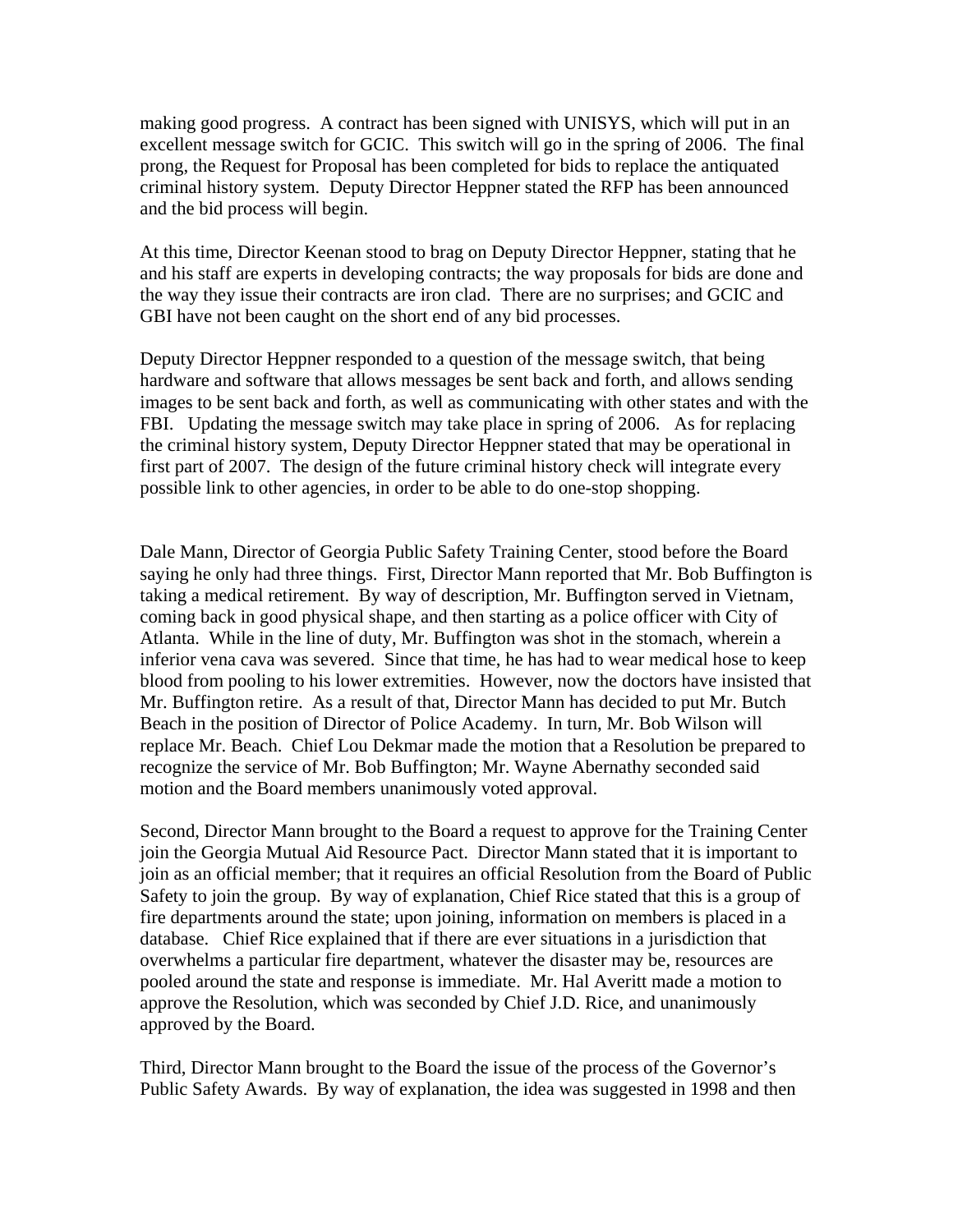Governor Zell Miller was the first Governor to implement the idea. Nominations would be made for men and women who have gone above and beyond the call of duty to protect lives and property of citizens of Georgia, and, those who have made significant contributions to their profession. During the years, the process got to the point where nominations were ones who just basically came to work. Therefore, Director Mann revised the criteria for the selection process, a copy of which was given to each Board member. Director Mann noted on page 1, the last sentence now describes the categories are not intended to recognize employees for merely doing a good job, but to recognize employees who go beyond the ordinary. On page 2, the wording has been changed to read "recipients may be selected ...," indicating not every group will have a recipient. After showing the revised criteria, Director Mann also explained that the cost of the awards ceremony has been paid through the Memorial fund, under the Training Center. Director Mann is looking at ways to trim the expense. After roundtable discussion, Chief Dwayne Orrick made a motion to approve the change of language of the criteria for the Public Safety Awards; said motion seconded by Mr. Rooney L. Bowen, III, and unanimously approved by the Board members.

# **DONATIONS/RESOLUTIONS:**

Mr. Terry Landers, Department of Public Safety, brought the following donations for approval:

| One Decatur                        | \$2,115.00 |  | <b>Sheriff John Bowens</b> |
|------------------------------------|------------|--|----------------------------|
| Genesis II Radar                   |            |  | <b>Terrell County</b>      |
|                                    |            |  |                            |
| One Stalker DSX 2x Radar \$ 910.00 |            |  | <b>Pike County Sheriff</b> |

Mr. Wayne Abernathy motioned approval to accept the donations, Mr. Rooney L. Bowen, III seconded said motion and the Board members unanimously voted approval.

# **ADMINISTRATIVE/EMERGENCY ISSUES:**

Mr. Rooney L. Bowen, III brought to the Board the issue of a wireless carrier not recognizing emergency phone numbers; that a person had come upon an accident and attempted to report it by contacting \*GSP for assistance. Mr. Bowen asked Major Corky Jewell to give a brief synopsis of what State Patrol is trying to do to get this changed. Major Jewell explained that the State Patrol is in the process of notifying all the major wireless and wire line carriers of the updated telephone numbers of patrol posts. Some of the carriers have changed the way they do business because of mergers within the wireless industry. The way the process used to be handled, State Patrol would notify the wire line carrier, Cingular which used to be Bell South Mobility. They were the B grade carrier and they had the wire lines of all the other carriers. They utilitized the information State Patrol gave to make sure the dial numbers, \*477, went through their switch to the correct location. With all the mergers that are taking place and the